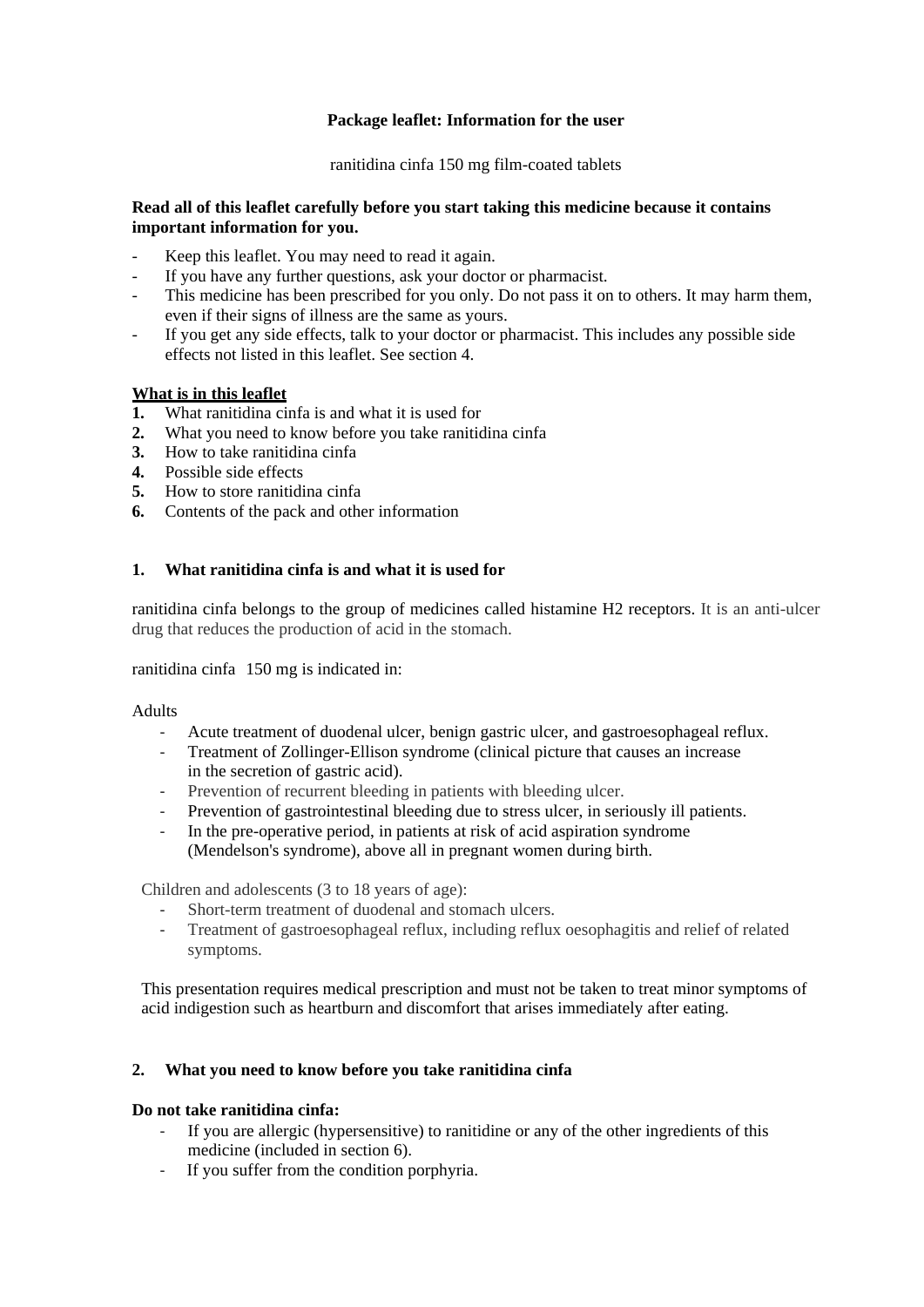# **Warnings and precautions**

Talk to your doctor or pharmacist before taking ranitidina cinfa:

- ‐ Before starting treatment with ranitidina cinfa 150 mg, your doctor must rule out the presence of a tumour, as ranitidina cinfa 150 mg may relieve the symptoms and thus mask the tumour process.
- ‐ Do not use ranitidina cinfa 150 mg to relieve the symptoms of indigestion, or any other type of minor symptoms.
- If you suffer from liver disease.
- In elderly patients, people with chronic pulmonary disease, diabetics and immunocompromised patients, as there may be a risk of developing community-acquired pneumonia.

# **Other medicines and ranitidina cinfa**

Tell your doctor or pharmacist if you are taking, have recently taken or might take any other medicines, or if you have treatment for kidney problems or for your current illness, such as antacids, sucralfate. Ranitidine can affect the activity of other medicines, so in some cases it will be necessary to adjust the dose or stop the treatment.

If you are taking formulations containing ketoconazole orally, do not take ranitidine either 2 hours before or 2 hours after the administration of ketoconazole.

If you are going to have any diagnostic tests, you should tell your doctor that you are taking this medicine.

# **Pregnancy and breast-feeding**

If you are pregnant or breast-feeding, think you may be pregnant or are planning to have a baby, ask your doctor or pharmacist for advice before taking this medicine. In these circumstances, your doctor might decide not to prescribe you this medicine, although there may be cases in which you are advised to take it anyway.

Ask your doctor or pharmacist for advice before using any medicine.

#### **Driving and using machines**

Although related side effects are not expected, if you feel dizzy, do not drive or use dangerous machinery.

#### **Important information about some of the ingredients of ranitidina cinfa**

This medicine may cause stomach problems and diarrhoea as it contains hydrogenated castor oil.

#### **3. How to take ranitidina cinfa**

Always take this medicine exactly as your doctor or pharmacist has told you. Check with your doctor or pharmacist if you are not sure.

*Adults*

Active duodenal ulcer**:** the recommended dose is 150 mg, two times a day (morning and night). It does not need to be taken with meals. It is also possible to administer two tablets of ranitidina cinfa 150 mg at night.

In general, this regimen will be maintained for 4 to 6 weeks, even if you experience relief from your symptoms more quickly.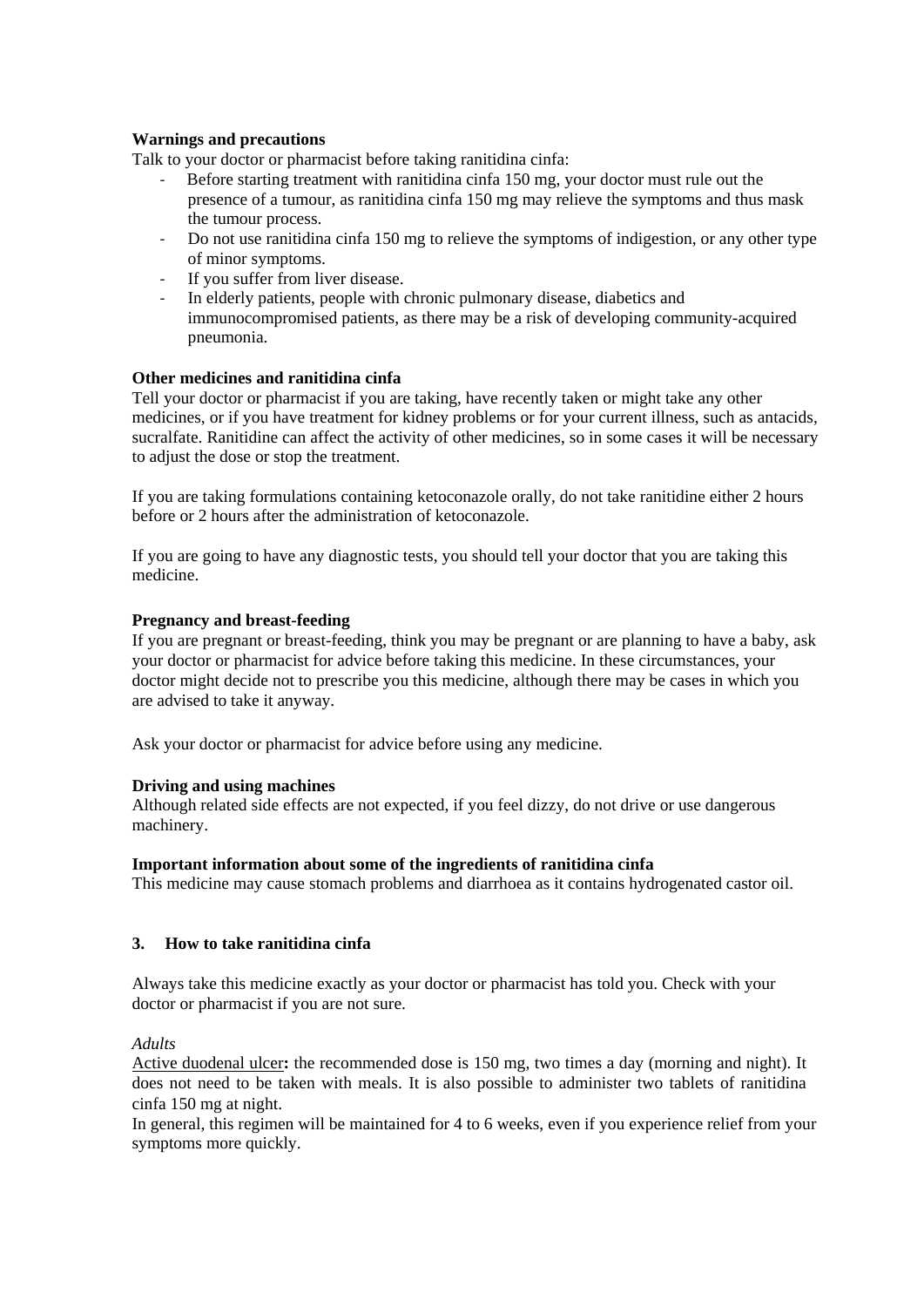In patients with a recurrent ulcer, the maintenance treatment is recommended with one tablet of ranitidina cinfa 150 mg at night.

#### Benign active gastric ulcer

The recommended dose is one tablet of ranitidina cinfa 150 mg two times a day (one in the morning and another at night). It does not need to be taken with meals. You can also take two tablets of ranitidina cinfa 150 mg at night.

In general, this regimen will be maintained for 6 weeks.

#### Reflux oesophagitis

The recommended dose is one tablet of ranitidina cinfa 150 mg two times a day (one in the morning and another at night). It does not need to be taken with meals. You can also take two tablets of ranitidina cinfa 150 mg at night.

In general, this regimen will be maintained for 6-8 weeks, and if necessary up to 12 weeks. If moderate to severe oesophagitis is presented, you can take up to four tablets of ranitidina cinfa 150 mg for a maximum of 12 weeks.

To treat the related symptoms, take one tablet of ranitidina cinfa 150 mg two times a day for 2 weeks. If the initial response is not as expected, you can continue with the same regimen for another 2 weeks.

Treatment of Zollinger-Ellison syndrome (clinical picture that causes an increase in the secretion of gastric acid)**.** 

The initial dose is one tablet of ranitidina cinfa 150 mg, three times a day, increasing if necessary. Patients with this syndrome have received doses up to a maximum of 6 grams/day.

Prevention of Mendelson's syndrome (acid aspiration syndrome).

An oral dose of one tablet of ranitidina cinfa 150 mg will be administered two hours before general anaesthesia and, preferably, another 150 mg dose the previous afternoon.

Prevention of gastrointestinal bleeding due to stress ulcer, in seriously ill patients and recurrent bleeding in patients with bleeding ulcer.

Intravenous administration must be replaced by oral as soon as the patient's condition allows it. The oral dose is 150 mg twice a day.

*Children and adolescents* 

Adolescents aged over 12 years

The recommended dose is the adult dose.

# Children weighing over 30 kg, aged from 3 to 11 years

This medicine is not suitable for administration in children aged between 3 and 11 years because the tablets cannot be divided to adapt the dose to their weight.

#### **Neonates**

Effectiveness and safety in newborns has not been established.

#### *Patients with kidney failure*

Your doctor will indicate the appropriate dose for you. It will not be greater than 150 mg. Your doctor will indicate the duration of your treatment with ranitidina cinfa 150 mg. Do not discontinue the treatment earlier.

If you do not feel better after having taken all the prescribed tablets, inform your doctor as soon as possible.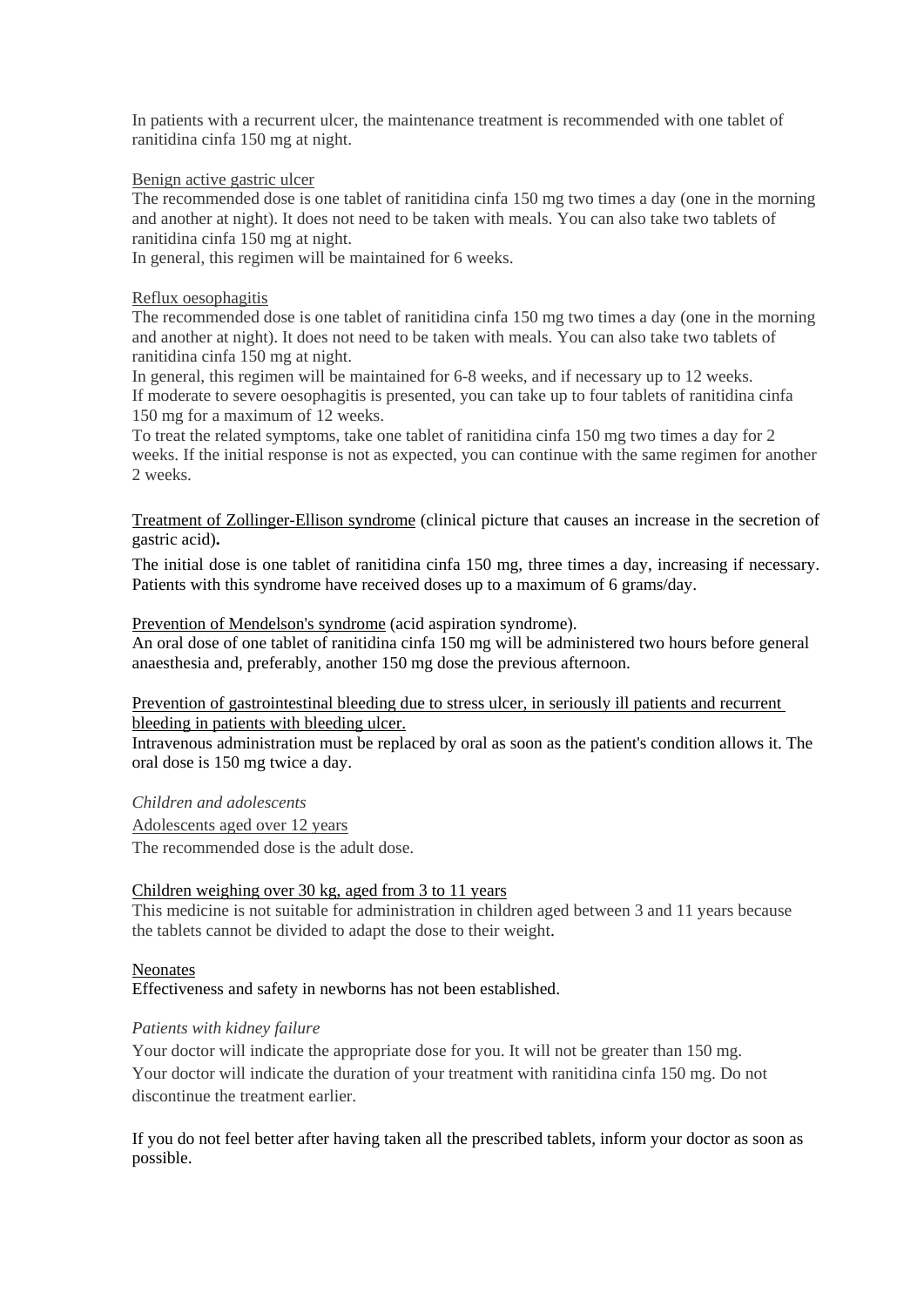# **How to take ranitidina cinfa**

Swallow the tablets whole with a little water. Do not divide or crush the tablets. If you have problems swallowing the tablets, tell your doctor.

# **If you take more ranitidina cinfa than you should**

In case of overdose or accidental ingestion, notify your doctor or pharmacist immediately, specifying the medicine and the amount ingested. Nevertheless, if the quantity ingested is significant, consult a doctor as soon as possible or go to the accident and emergency department of the nearest hospital. Take this leaflet with you.

# **If you forget to take ranitidina cinfa**

If you forget to take a dose, do not worry. Take it as soon as you remember it. Then continue as before. Do not take a double dose to make up for a forgotten dose.

If you have any further questions on the use of this medicine, ask your doctor or pharmacist.

# **4. Possible side effects**

Like all medicines, this medicine can cause side effects, although not everybody gets them.

# **Uncommon (may affect up to 1 in 100 people):**

- abdominal pain, constipation, feeling sick (*nausea*)

#### **Rare (may affect up to 1 out of every 1000 people):**

- sudden onset of wheezing and pain or tightness of the chest
- swelling of eyelids, face, lips, mouth or tongue
- skin rash or "wheals" (*lumps*) on any part of the body
- unexplained fever
- feeling of weakness, especially when standing up
- blood tests may show an increase in serum creatinine (renal function test)
- poor liver function (*abnormal liver function)*

#### **Very rare (may affect up to 1 in 10,000 people):**

- confusion

inflammation of the liver *(hepatitis)*, which may cause one or more of the following symptoms: nausea (*dizziness*), vomiting, loss of appetite, general discomfort, fever, itching, jaundice (*yellow colour of the skin or of the whites of the eyes*) and dark coloured urine

- light-headedness, tiredness or weakness
- blurred vision
- skin rash, occasionally severe (red/purple spots)
- hair loss
- reversible impotence
- inflammation of the pancreas (pancreatitis)
- diarrhoea
- panting and fatigue
- recurrent infection
- bruising
- headache

- low levels of white cells (*leukopaenia*) and platelets (cells that aid blood coagulation) *thrombocytopaenia.* These are generally reversible.

- muscle or joint pain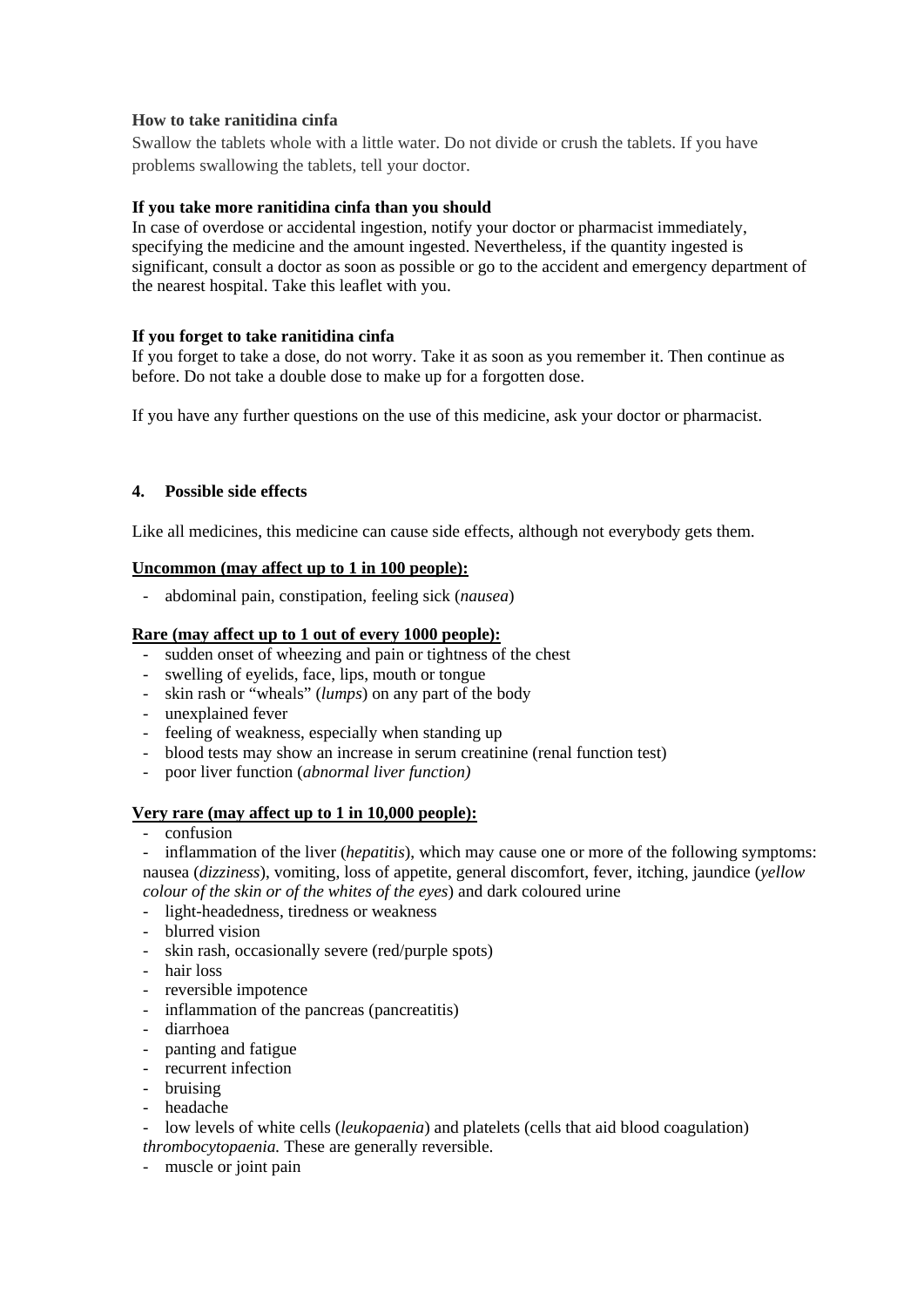- kidney problems (symptoms may include changes in the quantity and colour of the urine, nausea, vomiting, confusion, fever and skin rash)

- sensation of depression
- hallucinations
- abnormal muscle movements or tremors
- swelling, secretion and/or discomfort of the breasts
- severe sudden allergic reaction

Tell your doctor if you are going to have a blood or urine test, or any other test, as the medicine might affect the result.

If you consider that any of the side effects you see is serious, talk to your doctor or pharmacist. This includes any possible side effects not listed in this leaflet.

# **Reporting of side effects**

If you get any side effects, talk to your doctor or pharmacist. This includes any possible side effects not listed in this leaflet. By reporting side effects you can help provide more information on the safety of this medicine.

# **5. How to store ranitidina cinfa**

Keep this medicine out of the sight and reach of children.

Do not use this medicine after the expiry date which is stated on the container after "EXP". The expiry date refers to the last day of that month.

Please store below 25°C.

Do not throw away any medicines via wastewater or household waste. Ask your pharmacist how to throw away medicines you no longer use. These measures will help protect the environment.

#### **6. Contents of the pack and other information**

#### **What ranitidina cinfa contains**

- The active substance is ranitidine (hydrochloride). Each tablet contains 150 mg.
- The excipients are granular microcrystalline cellulose, talc, hydroxypropylmethylcellulose, hydrogenated castor oil, sodium carboxymethyl starch, titanium dioxide, magnesium stearate, colloidal silica, triacetin.

#### **What ranitidina cinfa looks like and contents of the pack**

ranitidina cinfa 150 mg are white, cylindrical, biconvex, coated tablets, marked with the code RC.

Each package contains 28 coated tablets.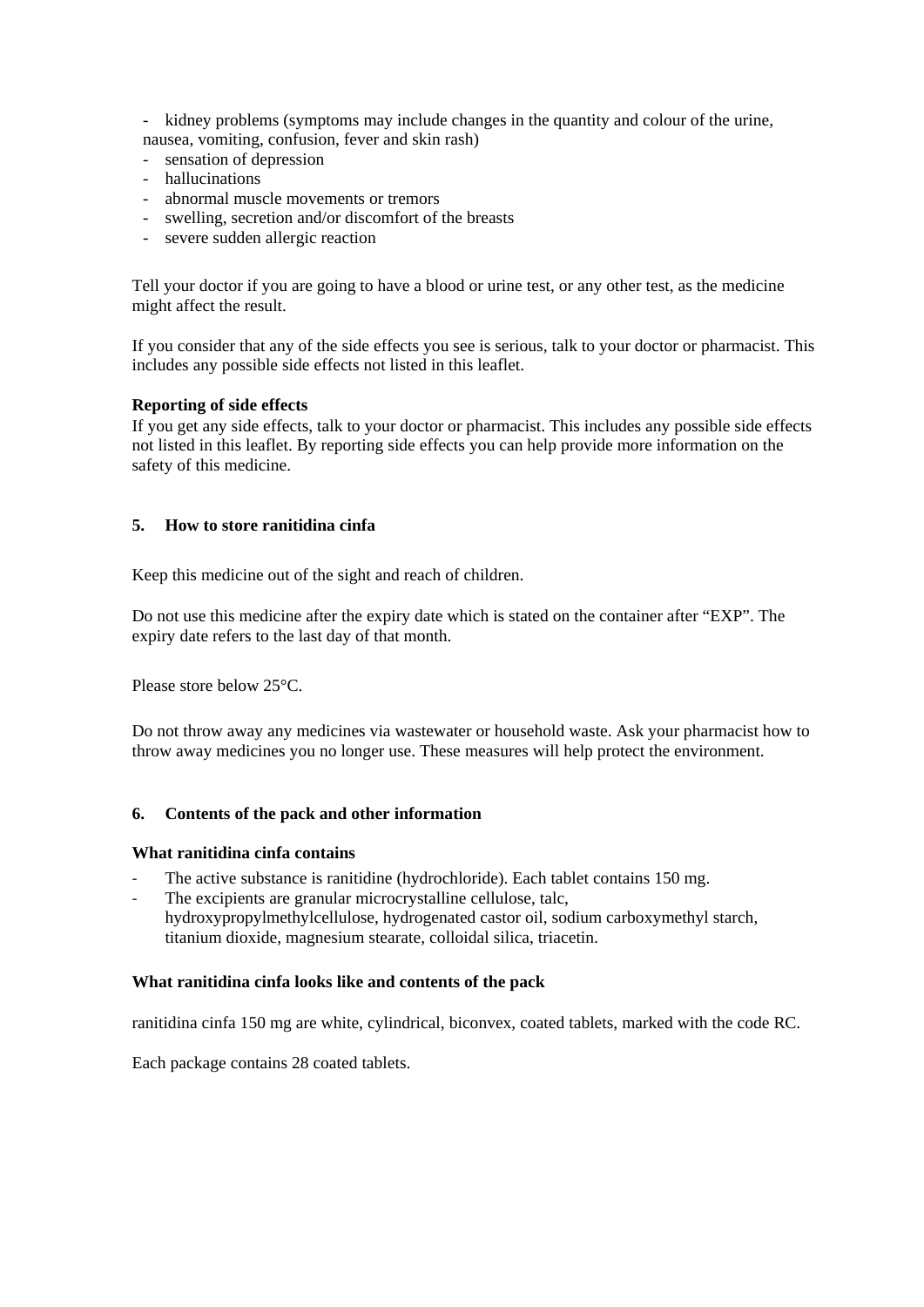# **Marketing Authorisation Holder and Manufacturer:**

LABORATORIOS CINFA, S.A. C/ Olaz-Chipi, 10 - Polígono Industrial Areta 31620 Huarte - Pamplona (Navarra). Spain

# **DISTRIBUTOR**

Reich Pharm Limited Unit 3001, 30/F, Citicorp Centre, 18 Whitfield Road, Hong Kong

Tel.: 2470 1927 Fax: 2470 3448

HK Reg. No. : HK-51065

**This leaflet was last reviewed in June 2018**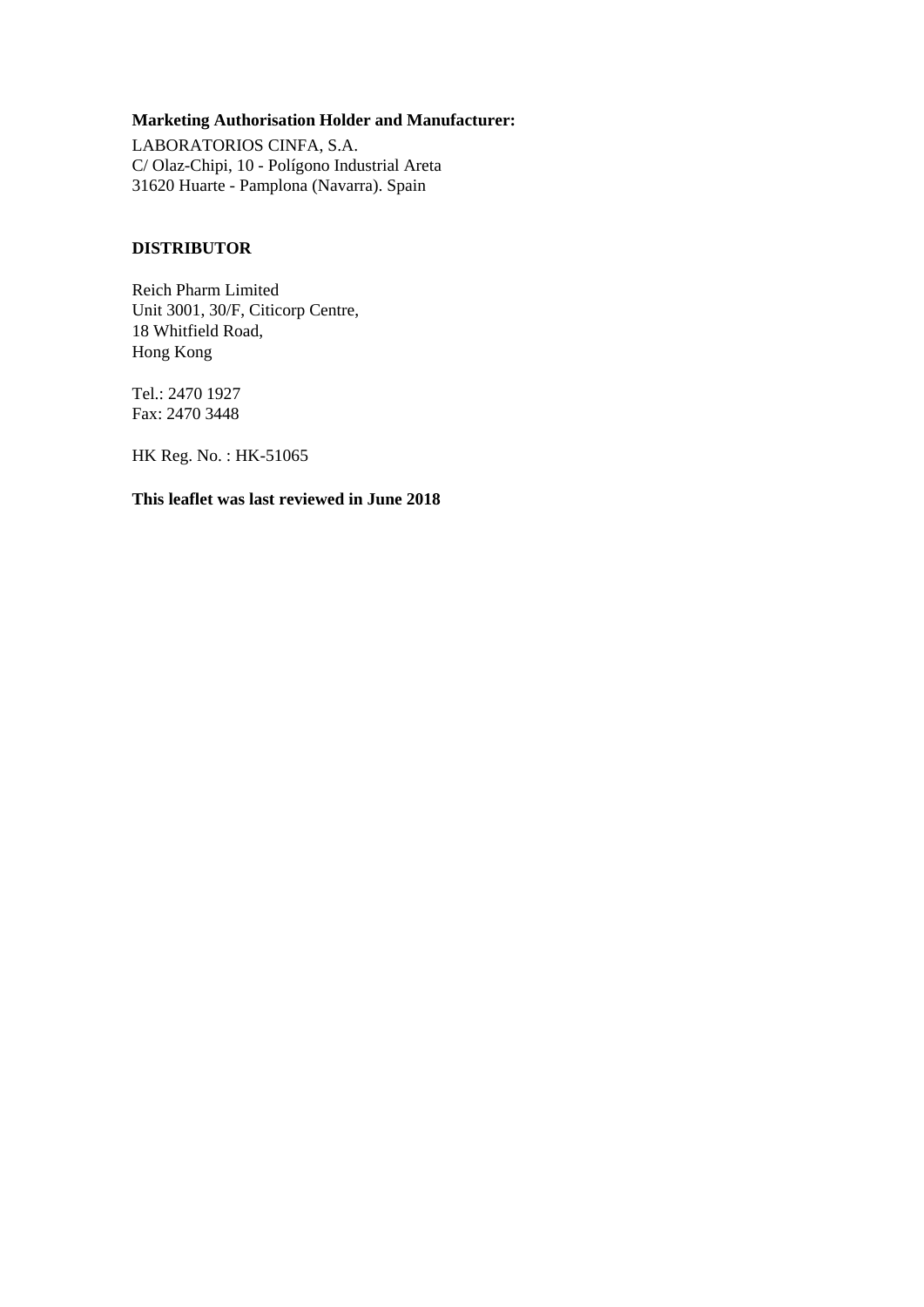# **Package leaflet: Information for the user**

ranitidina cinfa 300 mg film-coated tablets

#### **Read all of this leaflet carefully before you start taking this medicine because it contains important information for you.**

- Keep this leaflet. You may need to read it again.
- If you have any further questions, ask your doctor or pharmacist.
- This medicine has been prescribed for you only. Do not pass it on to others. It may harm them, even if their signs of illness are the same as yours.
- If you get any side effects, talk to your doctor or pharmacist. This includes any possible side effects not listed in this leaflet. See section 4.

# **What is in this leaflet**

- **1.** What ranitidina cinfa is and what it is used for
- **2.** What you need to know before you take ranitidina cinfa
- **3.** How to take ranitidina cinfa
- **4.** Possible side effects
- **5.** How to store ranitidina cinfa
- **6.** Contents of the pack and other information

#### **1. What ranitidina cinfa is and what it is used for**

ranitidina cinfa belongs to the group of medicines called histamine H2 receptors. It is an anti-ulcer drug that reduces the production of acid in the stomach.

ranitidina cinfa 300 mg is indicated in:

#### Adults

- ‐ Acute treatment of duodenal ulcer, benign gastric ulcer, and gastroesophageal reflux.
- ‐ Treatment of Zollinger-Ellison syndrome (clinical picture that causes an increase in the secretion of gastric acid).

Children and adolescents (3 to 18 years of age):

- Short-term treatment of duodenal and stomach ulcers.
- ‐ Treatment of gastroesophageal reflux, including reflux oesophagitis and relief of related symptoms.

This presentation requires medical prescription and must not be taken to treat minor symptoms of acid indigestion such as heartburn and discomfort that arises immediately after eating.

#### **2. What you need to know before you take ranitidina cinfa**

#### **Do not take ranitidina cinfa:**

- ‐ If you are allergic (hypersensitive) to ranitidine or any of the other ingredients of this medicine (included in section 6).
- ‐ If you suffer from the condition porphyria.

#### **Warnings and precautions**

Talk to your doctor or pharmacist before taking ranitidina cinfa: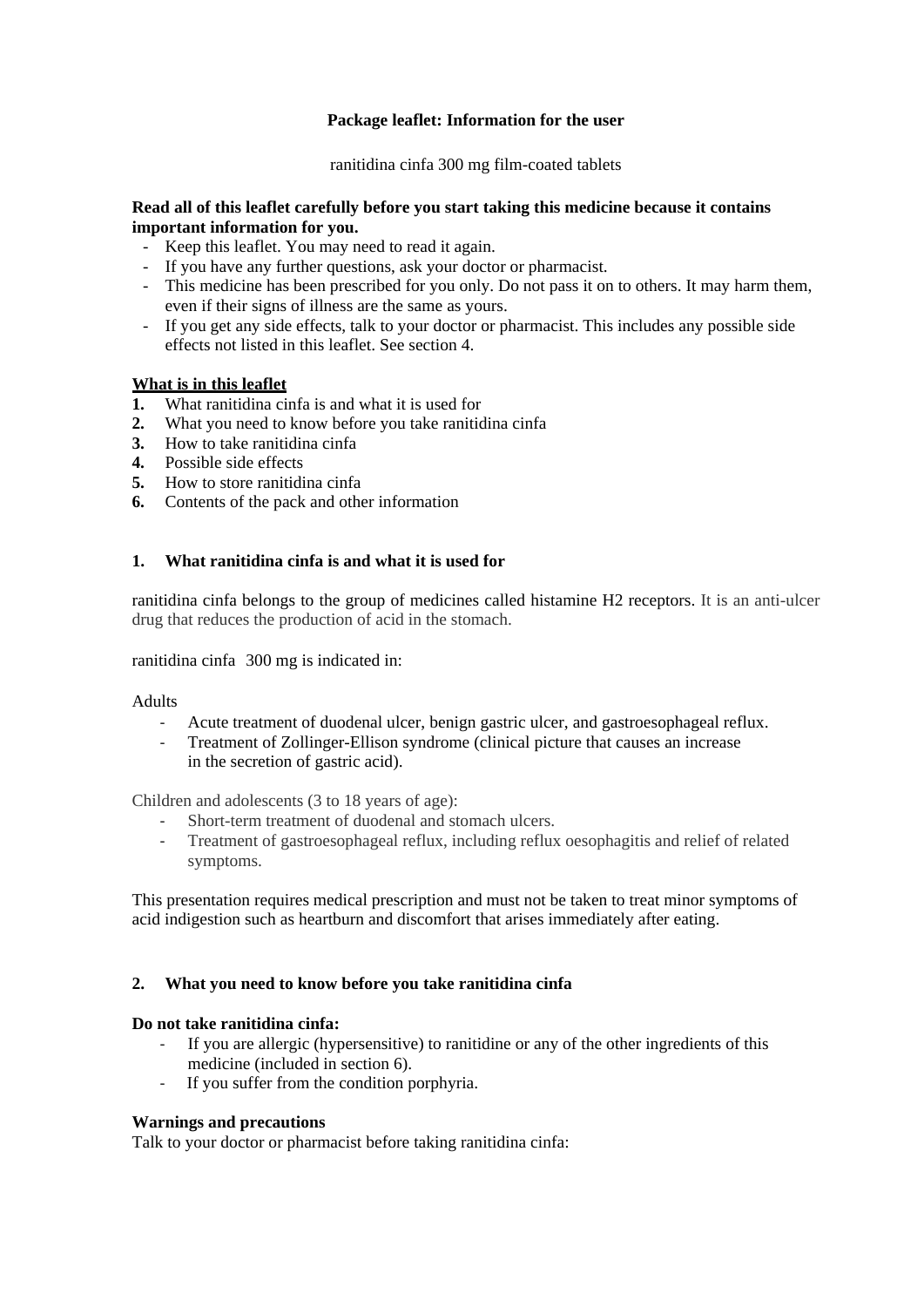- Before starting treatment with ranitidina cinfa 300 mg, your doctor must rule out the presence of a tumour, as ranitidina cinfa 300 mg may relieve the symptoms and thus mask the tumour process.
- ‐ Do not use ranitidina cinfa 300 mg to relieve the symptoms of indigestion, or any other type of minor symptoms.
- ‐ If you suffer from liver disease.
- In elderly patients, people with chronic pulmonary disease, diabetics and immunocompromised patients, as there may be a risk of developing community-acquired pneumonia.

# **Other medicines and ranitidina cinfa**

Tell your doctor or pharmacist if you are taking, have recently taken or might take any other medicines, or if you have treatment for kidney problems or for your current illness, such as antacids, sucralfate. Ranitidine can affect the activity of other medicines, so in some cases it will be necessary to adjust the dose or stop the treatment.

If you are taking formulations containing ketoconazole orally, do not take ranitidine either 2 hours before or 2 hours after the administration of ketoconazole.

If you are going to have any diagnostic tests, you should tell your doctor that you are taking this medicine.

# **Pregnancy and breast-feeding**

If you are pregnant or breast-feeding, think you may be pregnant or are planning to have a baby, ask your doctor or pharmacist for advice before taking this medicine. In these circumstances, your doctor might decide not to prescribe you this medicine, although there may be cases in which you are advised to take it anyway.

Ask your doctor or pharmacist for advice before using any medicine.

#### **Driving and using machines**

Although related side effects are not expected, if you feel dizzy, do not drive or use dangerous machinery.

#### **Important information about some of the ingredients of ranitidina cinfa**

This medicine may cause stomach problems and diarrhoea as it contains hydrogenated castor oil.

# **3. How to take ranitidina cinfa**

Always take this medicine exactly as your doctor or pharmacist has told you. Check with your doctor or pharmacist if you are not sure.

#### *Adults*

# Active duodenal ulcer

The recommended dose is one tablet of ranitidina cinfa 300 mg at night. In general, this regimen will be maintained for 4 to 6 weeks, even if you experience relief from your symptoms more quickly.

# Benign active gastric ulcer

The recommended dose is one tablet of ranitidine 150 mg two times a day (one in the morning and another at night). It does not need to be taken with meals. You can also take two tablets of ranitidina cinfa 300 mg at night.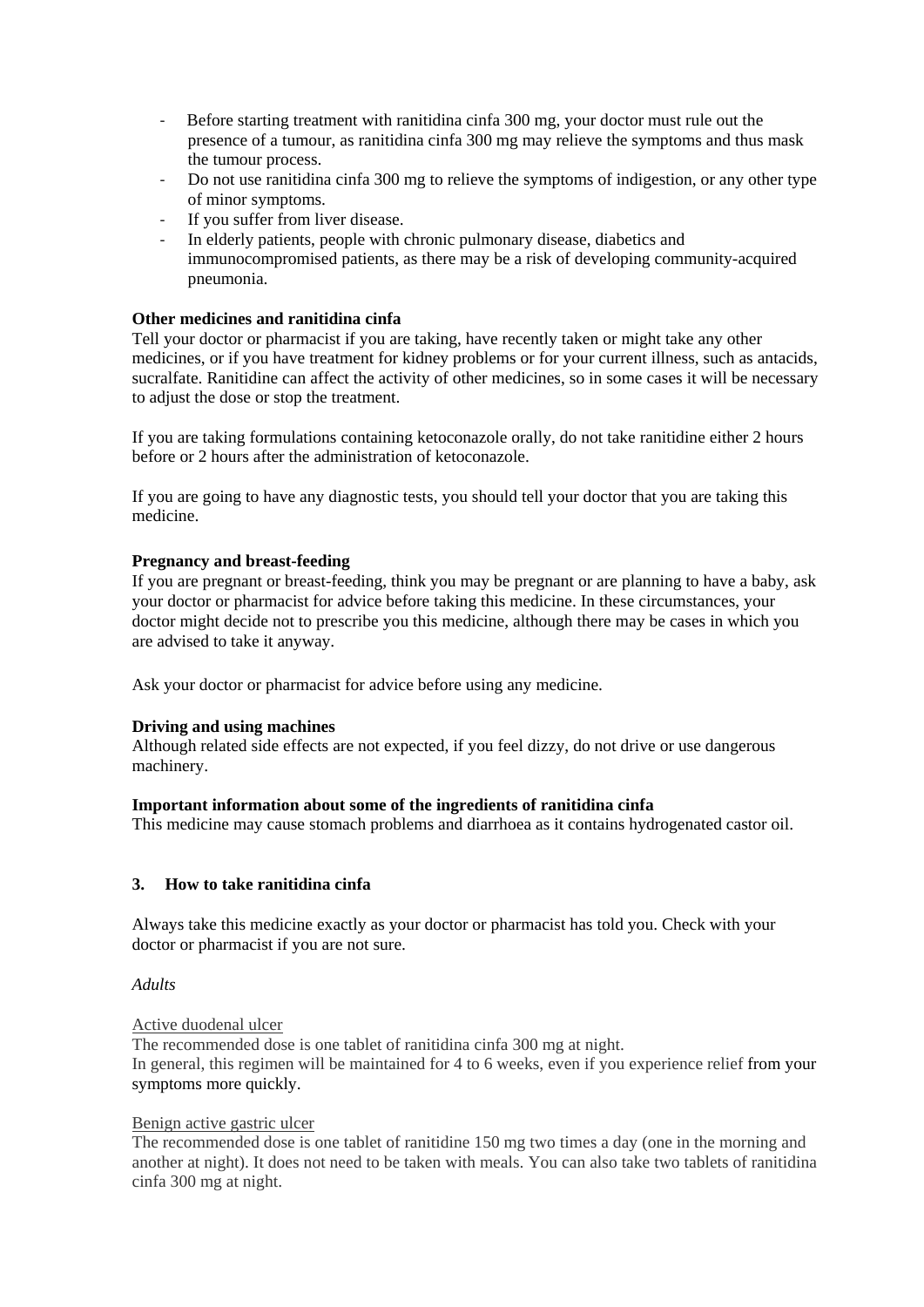In general, this regimen will be maintained for 6 weeks.

# Reflux oesophagitis

The recommended dose is one tablet of ranitidina cinfa 150 mg two times a day (one in the morning and another at night). It does not need to be taken with meals. You can also take one tablet of ranitidina cinfa 300 mg at night.

In general, this regimen will be maintained for 6-8 weeks, and if necessary up to 12 weeks. If moderate to severe oesophagitis is presented, you can take up to two tablets of ranitidina cinfa 300 mg for a maximum of 12 weeks.

To treat the related symptoms, take one tablet of ranitidina cinfa 150 mg two times a day for 2 weeks. If the initial response is not as expected, you can continue with the same regimen for another 2 weeks.

Treatment of Zollinger-Ellison syndrome (clinical picture that causes an increase in the secretion of gastric acid).

The initial dose is one tablet of ranitidina cinfa 150 mg, three times a day, increasing if necessary. Patients with this syndrome have received doses up to a maximum of 6 grammes/day.

#### *Children and adolescents*

Adolescents aged over 12 years

The recommended dose is the adult dose.

# Children weighing over 30 kg, aged from 3 to 11 years.

This medicine is not suitable for administration in children aged between 3 and 11 years because the tablets cannot be divided to adapt the dose to their weight. **Neonates** 

Effectiveness and safety in newborns has not been established.

# *Patients with kidney failure*

Your doctor will indicate the appropriate dose for you. It will not be greater than 150 mg. Your doctor will indicate the duration of your treatment with ranitidina cinfa 150 mg. Do not discontinue the treatment earlier.

If you do not feel better after having taken all the prescribed tablets, inform your doctor as soon as possible.

#### **How to take ranitidina cinfa**

Swallow the tablets whole with a little water. Do not divide or crush the tablets. If you have problems swallowing the tablets, tell your doctor.

#### **If you take more ranitidina cinfa than you should**

In case of overdose or accidental ingestion, notify your doctor or pharmacist immediately, specifying the medicine and the amount ingested. Nevertheless, if the quantity ingested is significant, consult a doctor as soon as possible or go to the accident and emergency department of the nearest hospital. Take this leaflet with you.

#### **If you forget to take ranitidina cinfa**

If you forget to take a dose, do not worry. Take it as soon as you remember it. Then continue as before. Do not take a double dose to make up for a forgotten dose.

If you have any further questions on the use of this medicine, ask your doctor or pharmacist.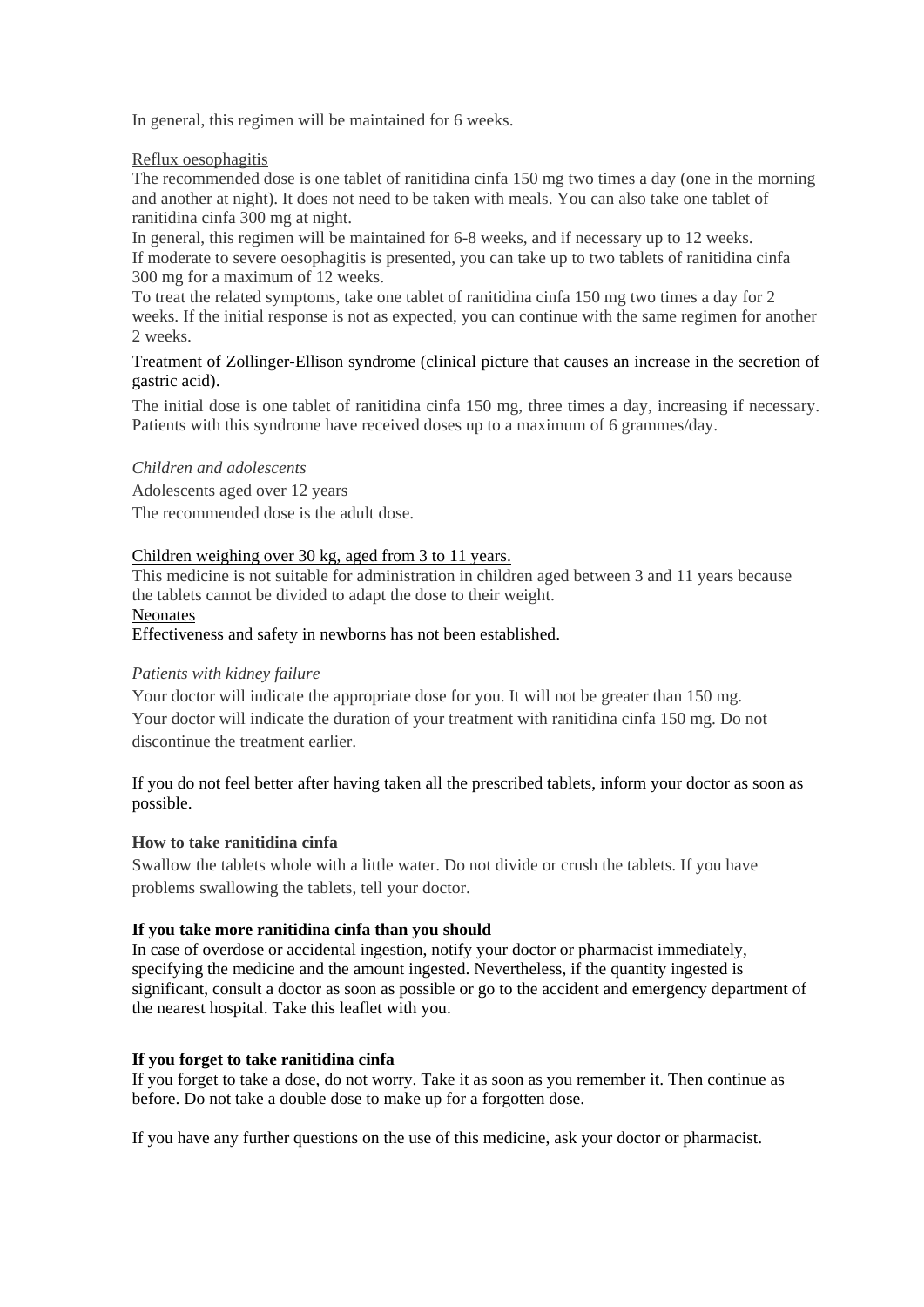# **4. Possible side effects**

Like all medicines, this medicine can cause side effects, although not everybody gets them.

#### **Uncommon (may affect up to 1 in 100 people):**

- abdominal pain, constipation, feeling sick (*nausea*)

# **Rare (may affect up to 1 out of every 1000 people):**

- sudden onset of wheezing and pain or tightness of the chest
- swelling of eyelids, face, lips, mouth or tongue
- skin rash or "wheals" (*lumps*) on any part of the body
- unexplained fever
- feeling of weakness, especially when standing up
- blood tests may show an increase in serum creatinine (renal function test)
- poor liver function (*abnormal liver function)*

#### **Very rare (may affect up to 1 in 10,000 people):**

- confusion

- inflammation of the liver (*hepatitis*), which may cause one or more of the following symptoms: nausea (*dizziness*), vomiting, loss of appetite, general discomfort, fever, itching, jaundice (*yellow* 

*colour of the skin or of the whites of the eyes*) and dark coloured urine

- light-headedness, tiredness or weakness
- blurred vision
- skin rash, occasionally severe (*red/purple spots*)
- hair loss
- reversible impotence
- inflammation of the pancreas (*pancreatitis*)
- diarrhoea
- panting and fatigue
- recurrent infection
- bruising
- headache
- low levels of white cells (*leukopaenia*) and platelets (cells that aid blood coagulation) *thrombocytopaenia.* These are generally reversible.
- muscle or joint pain
- kidney problems (symptoms may include changes in the quantity and colour of the urine, nausea, vomiting, confusion, fever and skin rash)
- sensation of depression
- hallucinations
- abnormal muscle movements or tremors
- swelling, secretion and/or discomfort of the breasts
- severe sudden allergic reaction

Tell your doctor if you are going to have a blood or urine test, or any other test, as the medicine might affect the result.

If you consider that any of the side effects you see is serious, talk to your doctor or pharmacist. This includes any possible side effects not listed in this leaflet.

#### **Reporting of side effects**

If you get any side effects, talk to your doctor or pharmacist. This includes any possible side effects not listed in this leaflet. By reporting side effects you can help provide more information on the safety of this medicine.